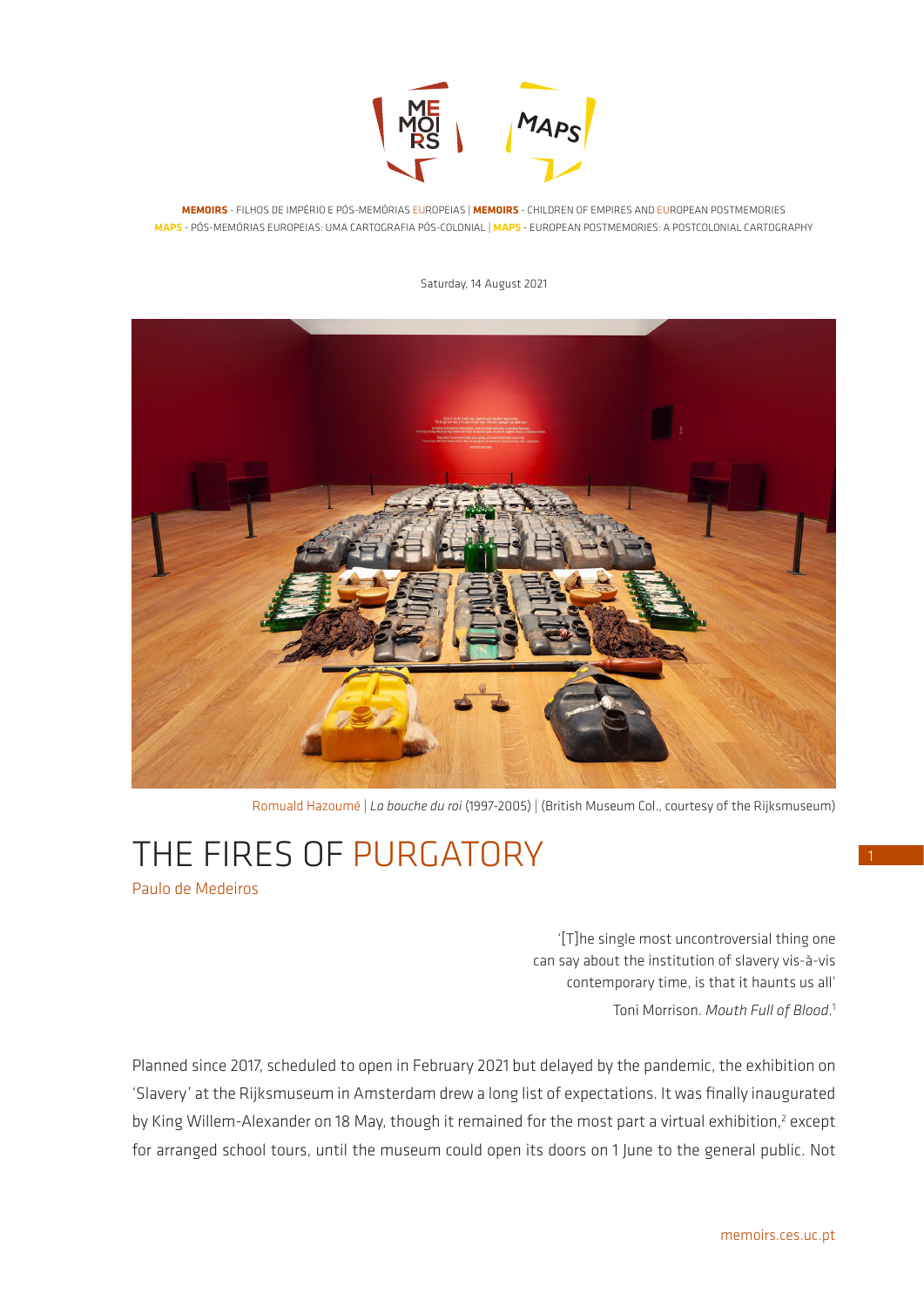

least in that list of expectations was the attempt at seriously engaging with a subject often shunned by many, the founding role of slavery in all of its cruelty and inhumanity in forming the very core of modern Europe in general, and in this particular case, of the Kingdom of the Netherlands. Key to that was to make such an exhibition not only highly visible – the Rijksmuseum after all is one of the principal cultural institutions and treasures of the nation – but to make it highly accessible to everyone. Accessibility meant not only insuring that everyone could in one form or another access it, in person or virtually, through an extensive, dedicated site, or even in terms of a modestly priced, profusely illustrated, catalogue, but also relate to it. $3$ 

The 'Slavery' Exhibition must be seen as part of a wider movement aiming at a questioning and reframing of our understanding of Europe's past, which has been going on in different countries and with different levels of success. In the Netherlands one would have to refer to other exhibitions in several prominent places such as Utrecht's Centraal Museuum, with 'What Is Left Unseen?' in 2019, or 'HIER. Zwart in Rembrandts Tijd' (Here, Black in the time of Rembrandt) at the Rembrandthuis in 2020.4 What is perhaps new, in the Rijksmuseum exhibition, besides the fact that as *the* National Museum, such an exhibition already commands a different sort of attention, is how it was also conceived, to put it in the terms one *[Guardian](https://www.theguardian.com/world/2021/may/18/rijksmuseum-slavery-exhibition-confronts-cruelty-of-dutch-trade)* review attributes to Taco Dibbits, the general director of the Riksmuseum, 'not to be "woke" but to be a "blockbuster" telling a truer story of the Golden Age'.<sup>5</sup> Such a claim, if indeed true, must be seen foremost as a strategy to avoid alienating great part of the general public the curatorial team, Eveline Sint Nicolaas, Valika Smeulders, Maria Holtrop, and Stephanie Archangel, wants to reach. It is a difficult balance of course, and one the curators manage in an exemplary fashion, for as Dibbits shows in the catalogue's Introduction, the team was very aware not only of working at 'a time of drastic social change', but also that inasmuch as '[s]lavery is an essential part of the colonial history of the Netherlands', it 'concerns every one of us'.<sup>6</sup>

As Eveline Sint Nicolaas and Valika Smeulders make clear, '[a]t an early stage, the museum decided to make people the focus of its *Slavery* exhibition: ten different lives in the period of slavery. People who were related in all sorts of ways to the greater system of power and money'.7 This does not mean that there is not equally a concentrated look at objects and at what they show and what they hide, as for instance, in the double portrait of Marten Soolmans, and his wife, Oopjen Coppit, by Rembrandt, from 1634. Yet, the focus is indeed on people, whether enslaved, such as a certain João Mina, who fled his Portuguese master and was taken by the Dutch around 1646, or indeed profiting from slavery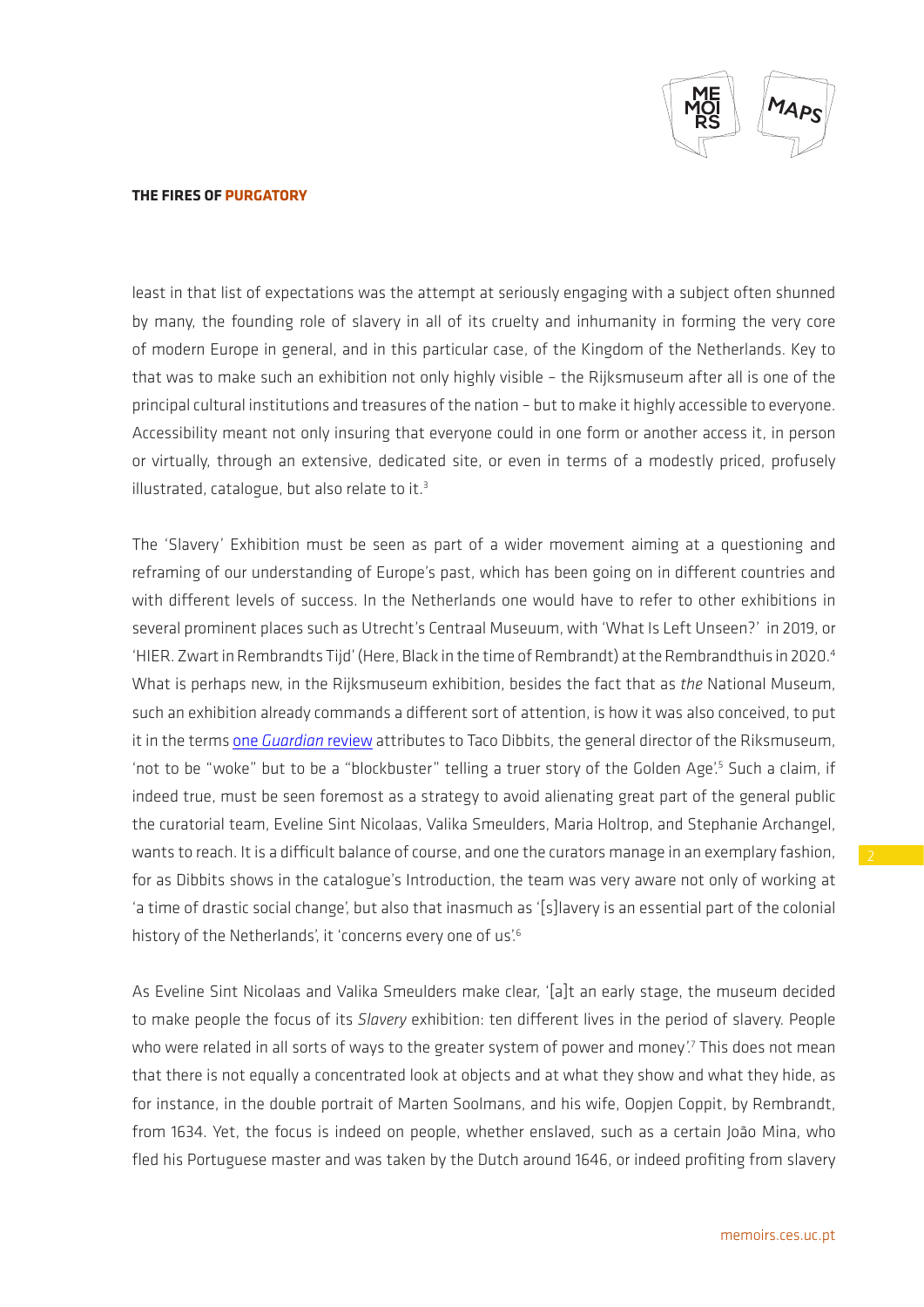

and its products, namely sugar, such as the couple painted by Rembrandt, or even those who actively fought against the oppression of slavery, such as the legendary resistance figure of a woman, now known as One-Tété- Lohkay, who, upon being recaptured, was 'punished by having one of her breasts cut off' and still escaped again.<sup>8</sup> One of the key lessons from this exhibition is how, in spite of the fact that slavery is the most complete form of reification of human beings, their humanity still comes through over and over again. At the same time, those profiting from such dehumanisation, such as the couple in the double portrait, who, among other connections to slavery, owned of the most important sugar refineries in Amsterdam – the ironically named *'t vagevuur*, or the Fire of Purgatory – are never presented as monsters, but rather as frankly human, the portrait highlighting the paradox evidenced in their austere black garments, richly adorned with lace and jewels. In a sense the exhibition, without calling on the concept of 'implicated subjects' as advanced by Michael Rothberg, does manage to present a rather more complex view of slavery and how it has touched everything and everyone.<sup>9</sup>

It remains unpredictable, as always, what impact such an exhibition may have on the wider public. The balance struck by the curators is not without its risks, or perhaps even blind spots. For instance, in the story of João Mina, they succeed in making that man's life come back to us, speak to us, even though hardly anything is known about him. What we have is just the written record of his interrogation by Dutch officials, keen on obtaining intelligence about the Portuguese military forces as they were then still at war in their attempt to wrest control of Brazil away from the Portuguese so as to avoid having to buy that precious commodity, sugar. Yet, it is as if the perspective somehow remains centred on the Dutch dream of making Brazil their colony and the delusion that still holds sway today that, as opposed to the Portuguese, the Dutch were a more benign colonising power. Another missed opportunity – perhaps the most problematic – is the avoidance of making a direct link between capitalism and slavery even though at many points of the various narratives that ought to be an inescapable conclusion. Perhaps that is a result of a conscious or unconscious avoidance of either rigid economicist interpretations, or a fear that the greater public might be scared away from any possible Marxist connotation?<sup>10</sup> Will visitors be made to probe further and investigate how the myth of 'white innocence', as exposed in depth by Gloria Wekker,<sup>11</sup> that informs national delusions about 'Dutch Brazil' is still very much alive today in many other facets of life, or will they become rather more interested in learning more about Oopjen?

There can be no question that *Slavery*, in many, many ways, in its position at the very core of the country's elite culture, yet directed rather at a non-intellectual public, in its skilful balancing of memory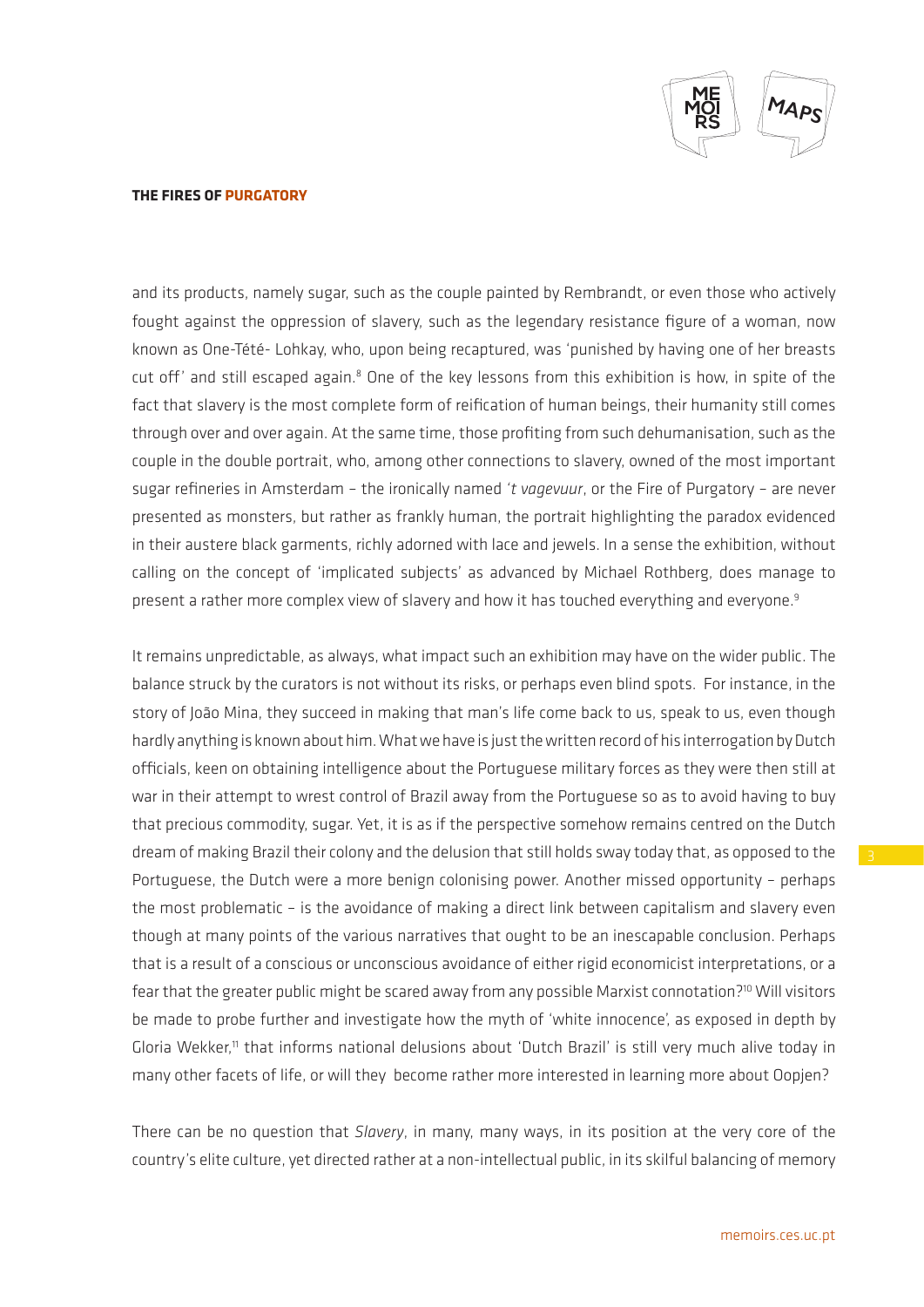

\_\_\_\_\_\_\_\_\_\_\_\_\_\_\_\_\_\_\_\_\_\_\_

 $\overline{\phantom{a}}$  , where  $\overline{\phantom{a}}$ 

and History, actual extant records and traces, as records of past lives and current people, or in its reach beyond the historical collection into very contemporary, even interactive, art, is not only highly significant, but even exemplary. Rather than perceiving a national museum as a mere repository of cultural artefacts emblematic of either the elite's values or its fetishization of those it excludes and rejects, the curators of *Slavery* have fully embraced their educational responsibility and their duty to actively contribute to cultural life in the present. All of which cannot prevent a feeling from remaining, that the fires of purgatory still rage on and much must yet be done to extinguish them.

[8] Valika Smeulders, 'Lohkay: beads versus laws', *Slavery*, 266.

<sup>[1]</sup> Toni Morrison. *Mouth Full of Blood: Essays, Speeches, Meditations*. London: Chatto & Windus, 2019, 283.

<sup>[2]</sup> [The exhibition is planned until 29 August 2021.](https://www.rijksmuseum.nl/en/whats-on/exhibitions/rijksmuseum-and-slavery) The complementary focus on 'Rijksmuseum and Slavery', whereby additional labels exploring the links to Dutch colonial slavery will be added to 77 exhibits in the permanent collection, will remain until 28 February 2022.

<sup>[3]</sup> Tickets cost €20.00 but are free to anyone up to 18 years of age. The extensive website provides access to the ten narratives that form the core of the exhibition as well as to some of the works of art on display. *Slavery*, the catalogue (Amsterdam and Antwerp: Rijksmuseum – Atlas Contact, 2021), is available for €27.00 directly from the Museum's virtual shop or through a variety of internet booksellers.

<sup>[4]</sup> [The exhibition at Utrecht's Centraal Museum](https://www.centraalmuseum.nl/en/exhibitions/moed-what-is-left-unseen) was a collaboration with 'MOED: The Museum of Equality and Difference', a project of the Gender Studies Group at the University of Utrecht led by Prof. Rosemarie Buikema. For the exhibition at the Rembrandthuis, see [more information here.](https://www.rembrandthuis.nl/nl/actueel/archief/hier-zwart-in-rembrandts-tijd/)

<sup>[5]</sup> For the Portuguese context see the interview with António Pinto Ribeiro, ['Representar a escravatura nos](https://nomundodosmuseus.hypotheses.org/7558)  [museus portugueses: que balanço?'](https://nomundodosmuseus.hypotheses.org/7558) de 3 de Julho de 2017. And also his *Peut-on décoloniser les musées?*, Paris: Fondation Calouste Gulbenkian, 2019.

<sup>[6]</sup> Taco Dibbits, 'together we write history', *Slavery*, 7.

<sup>[7] &#</sup>x27;*Slavery*: An Exhibition of many voices', *Slavery*, 13.

<sup>[9]</sup> Michael Rothberg, *The Implicated Subject: Beyond Victims and Perpetrators*, Stanford: Stanford University Press, 2019.

<sup>[10]</sup> On this see Cedric J. Robinson, *Black Marxism*, London: Zed Books, 1983; Chapel Hill and London: The University of North Carolina Press, 2000; and John Bellamy Foster, Hannah Hollerman, and Brett Clark, ['Marx and Slavery](https://monthlyreview.org/2020/07/01/marx-and-slavery/)', *Monthly Review* 72.3 (2020).

<sup>[11]</sup> Gloria Wekker, *White Innocence: Paradoxes of Colonialism and Race*, Durham, NC.: Duke University Press, 2016. My question is an echo of her 'Coda','"But What About the Captain?"', reflecting the question put by a white, progressive, man in the audience after a lecture by Saidya Hartman in Amsterdam, in which 'Hartman reads from her book *Lose Your Mother*, a heartbreaking counterhistory about an enslaved girl aboard a transatlantic slaver, the *Recovery*, who is severely abused, physically and sexually, by the captain' (168).